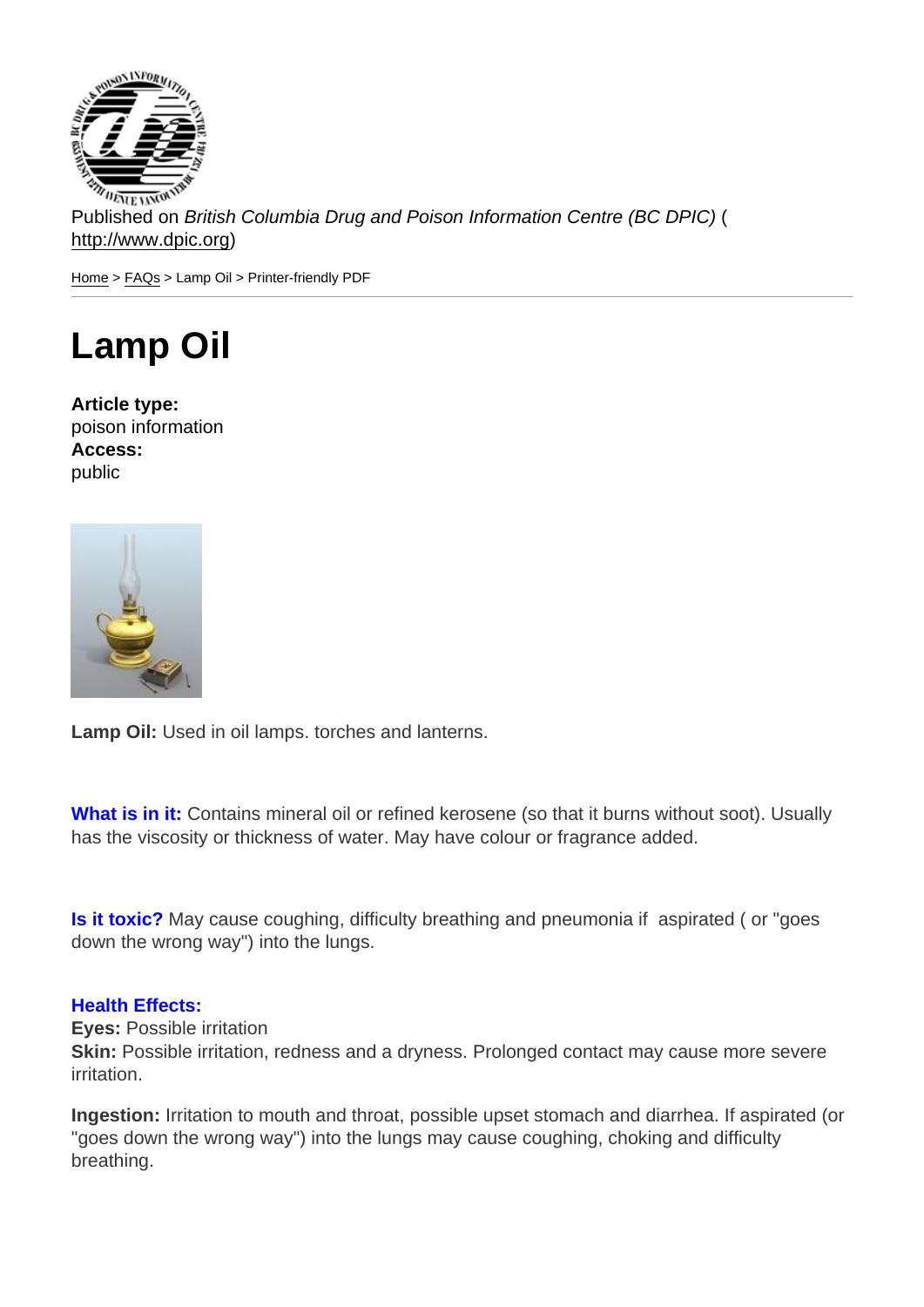## What to do:

Eyes: Rinse eyes with lukewarm water with one of the following methods:

- Pour a gentle stream of water from a jug or clean teapot over the eye from the inside corner by the nose, across the eye, flowing out towards the ear.
- Submerge eye in a container (bowl, sink) of lukewarm water. Have patient open and close eye.
- Eye may be irrigated in the shower if this can be accomplished without delay.
- Young children may be wrapped like a mummy in a towel with arms at side and held over sink or tub or laid on counter during flushing.

Skin: Wash skin with soap and water and rinse thoroughly.

Ingestion: Do not induce vomiting as this increases the risk of getting it into the lungs. Rinse out mouth and drink a few sips of water or milk. Contact the Poison Control Centre .

How can I prevent exposure? Keep out of reach of children. Always store lamp oil in its original container. Do not put lamp oil into beverage containers such as water bottles.

Clean up instructions: Wear gloves when cleaning contaminated surfaces. Use a mild detergent such as dish soap.

Need more information: Call the Poison Control Centre.

© 2010 BC Drug and Poison Information Centre

Keywords: mineral oil petroleum distillates

© 2017 BC Drug and Poison Information Centre

All material found on the BC Drug and Poison Information Centre (DPIC) website is provided for informational purposes only. It is not meant to replace the expert advice of a healthcare professional such as a physician, pharmacist, nurse or qualified poison specialist. Use of this site is governed and restricted by specific terms of use. Please review the full terms and conditions below prior to using the DPIC website. In the event of a poisoning emergency, call your local poison control centre immediately. Portions of this web site are intended for healthcare professionals. Interpretation and application of information may require more detailed explanation than contained herein, particularly regarding any clinical information that is found in or linked to this site. Patients are advised to consult their health care provider regarding diagnosis and treatment, and for assistance in interpreting these materials and applying them in individual cases.

Terms and Conditions